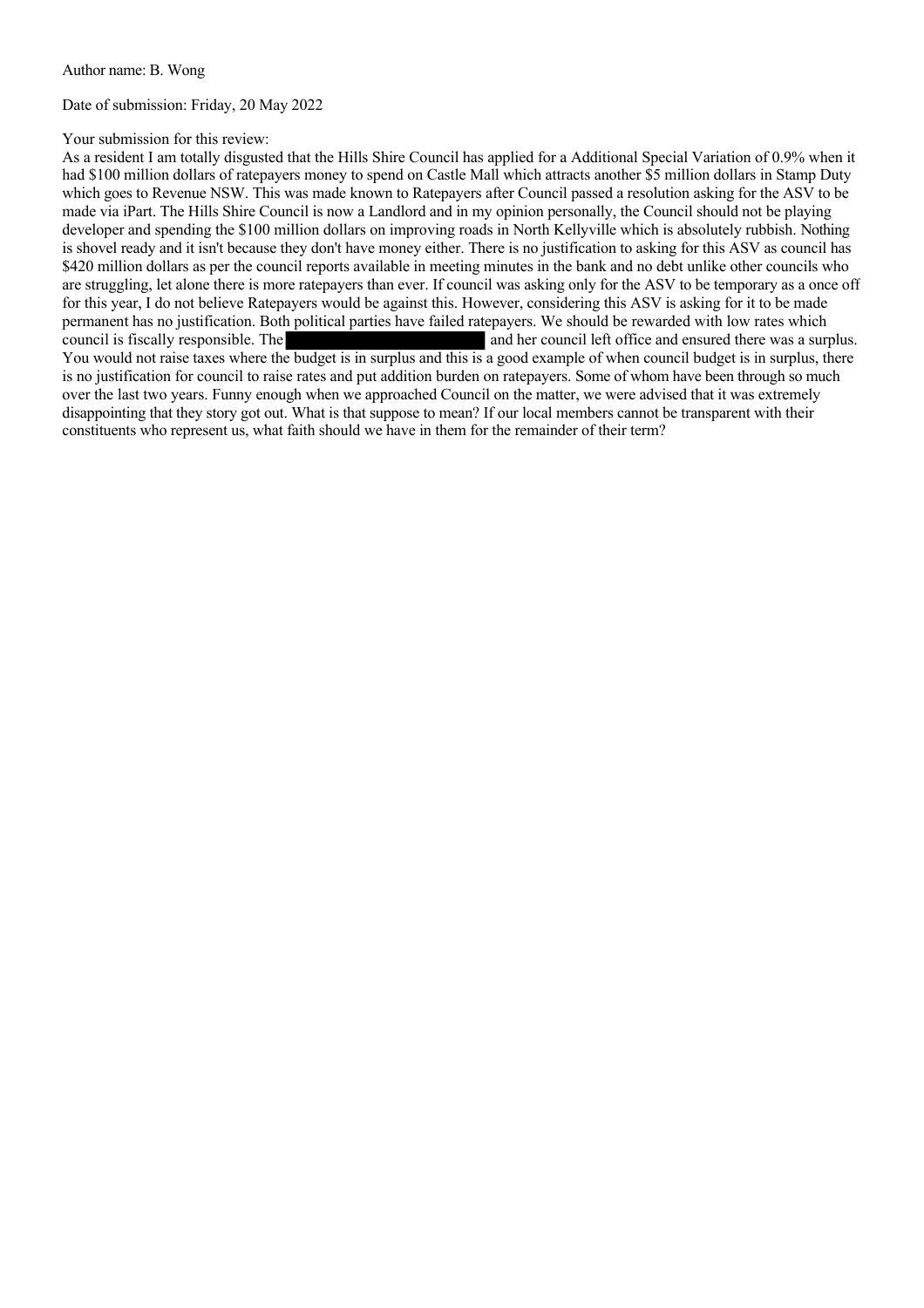

EXCLUSIVE A The Hills Shire Council is set to purchase Castle Mall for an eye-watering amount of ratepayer funds, while also approving an application for a rate rise for residents.

See the latest here and have your say in the comments below https://bit.ly/3FpS44o